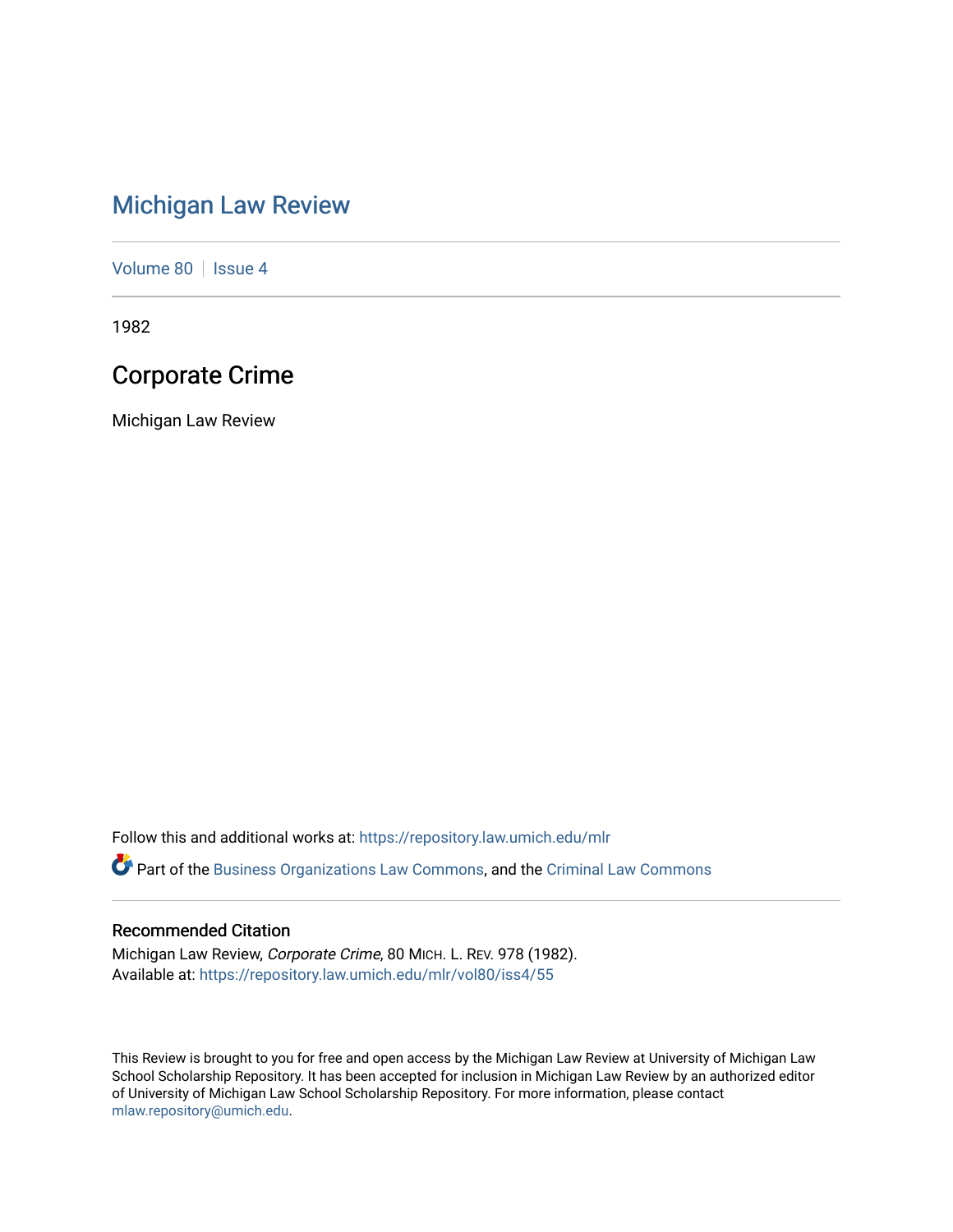CORPORATE CRIME. By *Marshall B. Clinard* and *Peter C. Yeager.* New York: Free Press. 1980. Pp. xiii, 386. \$16.95.

The problem of corporate crime<sup>1</sup> has attracted increasing scholarly attention in recent years. Clinard, a criminologist at the University of Wisconsin, and Yeager, an Assistant Professor of Sociology at Yale, have each previously contributed to the development of this literature,<sup>2</sup> but unlike their earlier studies, *Corporate Crime* is directed toward a general audience. Drawing largely from reports of corporate misconduct that have appeared in the popular press, particularly the *Wall Street Journal,* and from their own statistical study of illegal corporate behavior,<sup>3</sup> the authors present an overview of the many dimensions of corporate criminality.

Clinard and Yeager say that they were moved to write the book because of their perception that "crimes in the suites" have received less attention than crimes in the streets (p. x), despite the fact that antitrust, tax, and environmental violations, deficiently designed products, and corporate fraud and bribery cost the nation billions of dollars each year (p. 8). They are concerned, in other words, that "corporate crime is generally surrounded by an aura of politeness and respectability rarely if ever present in cases of ordinary crime" (p. 21). To remove this "aura of politeness," they argue that corporate fines should be increased (pp. 124-26), that individuals convicted of corporate crimes should be sentenced to jail (pp. 292, 297-98), and that means should be developed to fix responsibility on high corporate officials as well as middle-managers, who currently bear the brunt of most enforcement actions (p. 279). But while this overall point of view is implicit throughout the book, Clinard and Yeager generally refrain from stating it directly in an apparent attempt to preserve at least a semblance of objectivity. The result is a work that features relatively discrete, primarily descriptive chapters covering, among other things, the growth, influence, and general organization of the major American corporations, the role of various federal agencies in regulating corporate conduct, the general contours of federal antitrust law and policy, and the role and nature of business ethics. Other chapters are devoted to particular kinds of

<sup>1.</sup> The authors appear to agree with *Black's Law Dictionary*, which defines corporate crime as "[a]ny offense committed by and hence chargeable to a corporation because of [the] activities of its officers or employees." BLACK'S LAW DICTIONARY 306 (5th ed. 1979).

<sup>2.</sup> *See* M. Clinard & P. Yeager, *Corporate Crime: Issues in Research,* in CRIMINOLOGY: NEW CONCERNS (E. Sagarin ed. 1979); M. CLINARD, P. YEAGER, J. BRISSETTE, D. PETRASHEK & E. HARRIES, ILLEGAL CORPORATE BEHAVIOR (1979).

<sup>3.</sup> M. CLINARD, P. YEAGER, J. BRISSETTE, D. PETRASHEK & E. HARRIES, *supra* note 2.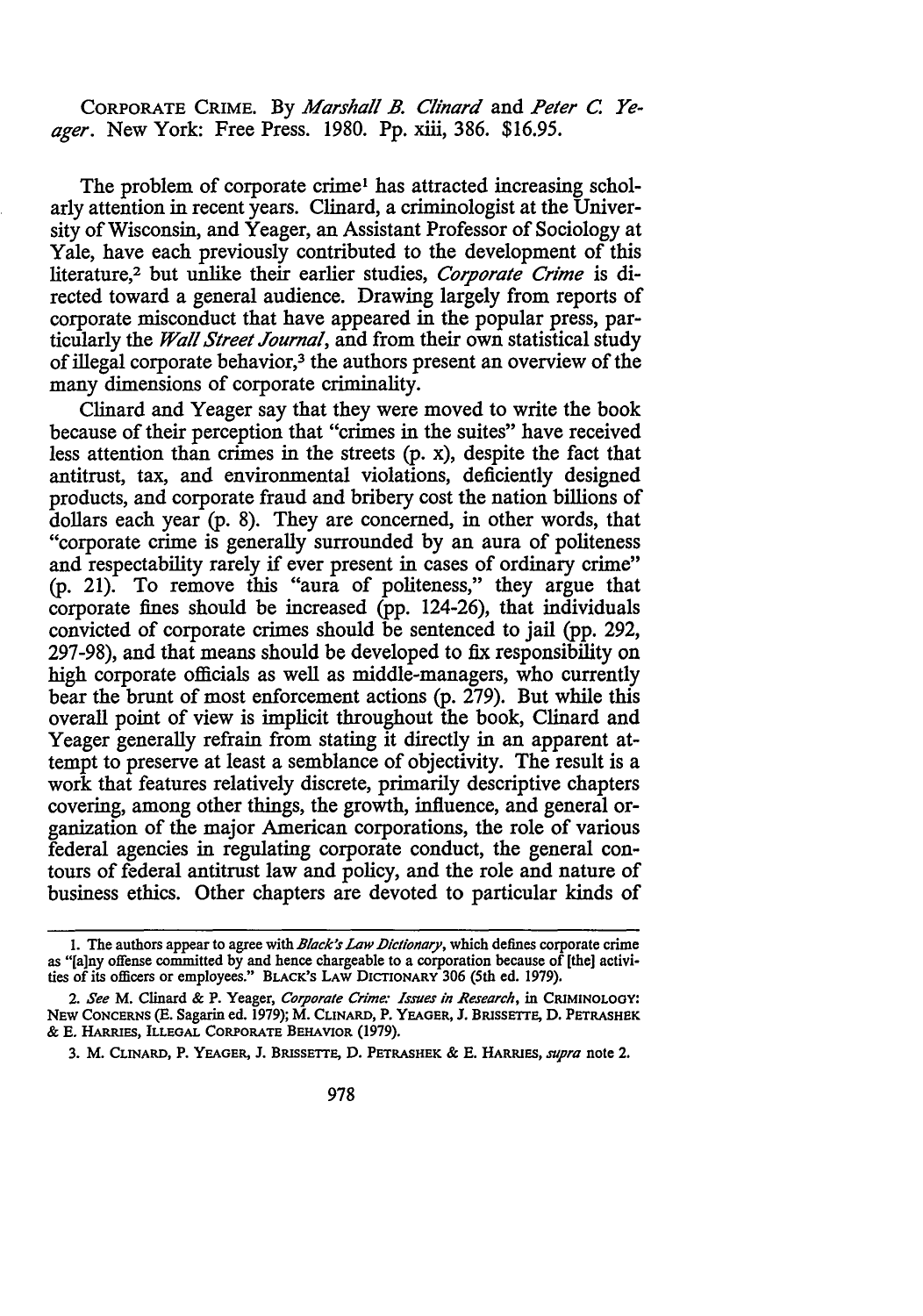corporate crime, such as the bribery of foreign government officials and illegal domestic campaign contributions.

But not all of the book is mere description. In perhaps their most interesting chapter, Clinard and Yeager go beyond their statistical finding that some corporations are significantly more likely than others to commit corporate crimes (p. 116), and argue that corporate crime is especially prevalent in certain industries, notably the oil, automobile, and pharmaceutical industries. Relying on anecdotal accounts and various government studies, the authors indict the oil companies for monopolizing the energy industry, overcharging consumers during shortages, failing to control emissions, and committing insufficient funds to exploration and development. Similarly, the auto industry is scored for giving inadequate warranties, unfairly treating retail dealers, and valuing style over safety; the pharmaceutical industry is criticized for excessive promotion, false advertising, improper research and testing techniques, and pursuit of excessive profits. The following excerpt typifies the approach that the authors use throughout the book to illustrate their arguments:

Some drugs are heavily promoted even when the manufacturer is well aware of possible side effects .... The Richardson-Merrell Pharmaceutical Company, for example, promoted the drug MER/29 during the early 1960s though it knew that the drug had harmful side effects . . . . Company salespersons were instructed to suggest to prescribing physicians who complained of such side effects that they were caused by other drugs the patient was using. [P. 265.]

Though perhaps interesting for their own sake, the scores of examples that Clinard and Yeager present seem to lead the reader nowhere, beyond the obvious conclusion that abuses should be corrected.

The authors argue, finally, that although industry's historic inability to control its abuses has led to the promulgation of corrective regulations (p. 271), corporate crime continues unabated and threatens the future of the capitalist system itself (p. 325). While the authors make very few firm recommendations, they do review and discuss the proposals that others have made. These include suggestions that would improve the ethical leadership of top executives, strengthen the role of corporate boards of directors, bolster the effectiveness of federal enforcement agencies, create stiffer penalties for illegal behavior, and establish a strict federal charter for major corporations. The authors acknowledge the limits of each alternative, but they conclude nonetheless that an unspecified "combination" of these proposals would help limit illegal corporate behavior (p. 325).

Clinard and Yeager illustrate the full nature and extent of corporate crime by drawing together much of the material that has appeared recently in the press and the scholarly journals. Unfortunately, however, *Corporate Crime* provides little more than a